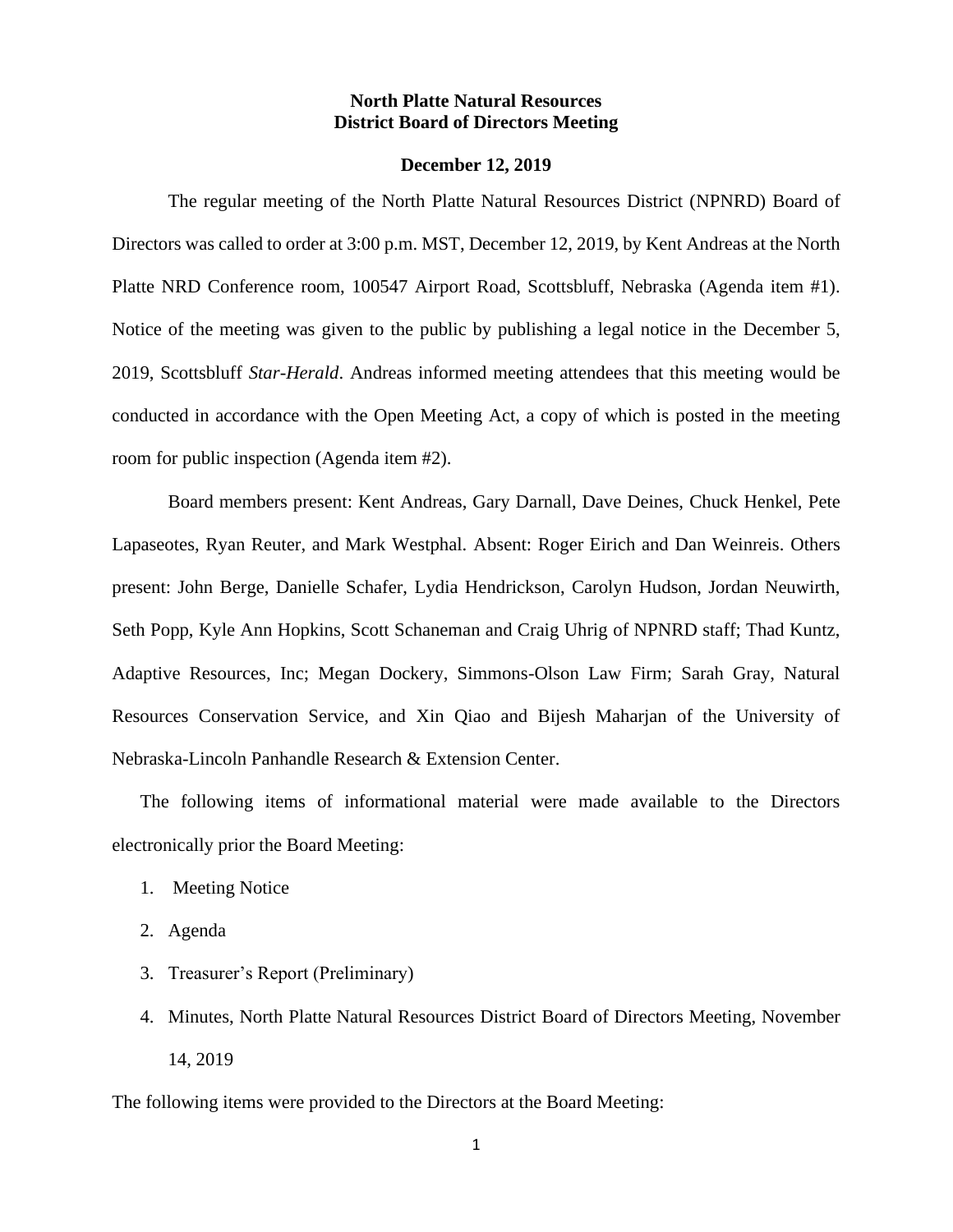- 1. Agenda
- 2. Minutes, North Platte Natural Resources District Board of Director's Meeting, November 14, 2019
- 3. Treasurer's Report
- 4. Manager's Report
- 5. Discussion of Fraud Attempt
- 6. Proposal from Ryan Golten, Consensus Building Institute, Inc., regarding collaborative approaches to Water Resources Management in Western communities
- 7. PowerPoint Presentation from Xin Qiao and Bijesh Maharjan with the University of Nebraska on Speed-Controlled Variable Rate Irrigation System for Crop Production in Western NE
- 8. Nebraska Soil & Water Conservation Program (NSWCP) Cost List for 2020

### **3. Approval of Minutes of Previous Meeting**

The Board reviewed the minutes of the November 14, 2019, regular Board meeting. *Moved by* 

*Deines, seconded by Reuter, to approve the minutes of the November 14, 2019 regular Board* 

#### *meeting. Motion passed.*

Ayes: Andreas, Darnall, Deines, Lapaseotes, Reuter, Westphal

Nay: None

Abstain: Henkel

Absent: Eirich, Weinreis

## **4. Treasurer's Report and Accounts Payable**

Ryan Reuter reviewed the Treasurer's report with the Board. *Motion made by Darnall, seconded* 

*by Henkel, to accept the Treasurer's report and pay the bills as listed. Motion passed.*

Ayes: Andreas, Darnall, Deines, Henkel, Lapaseotes, Reuter, Westphal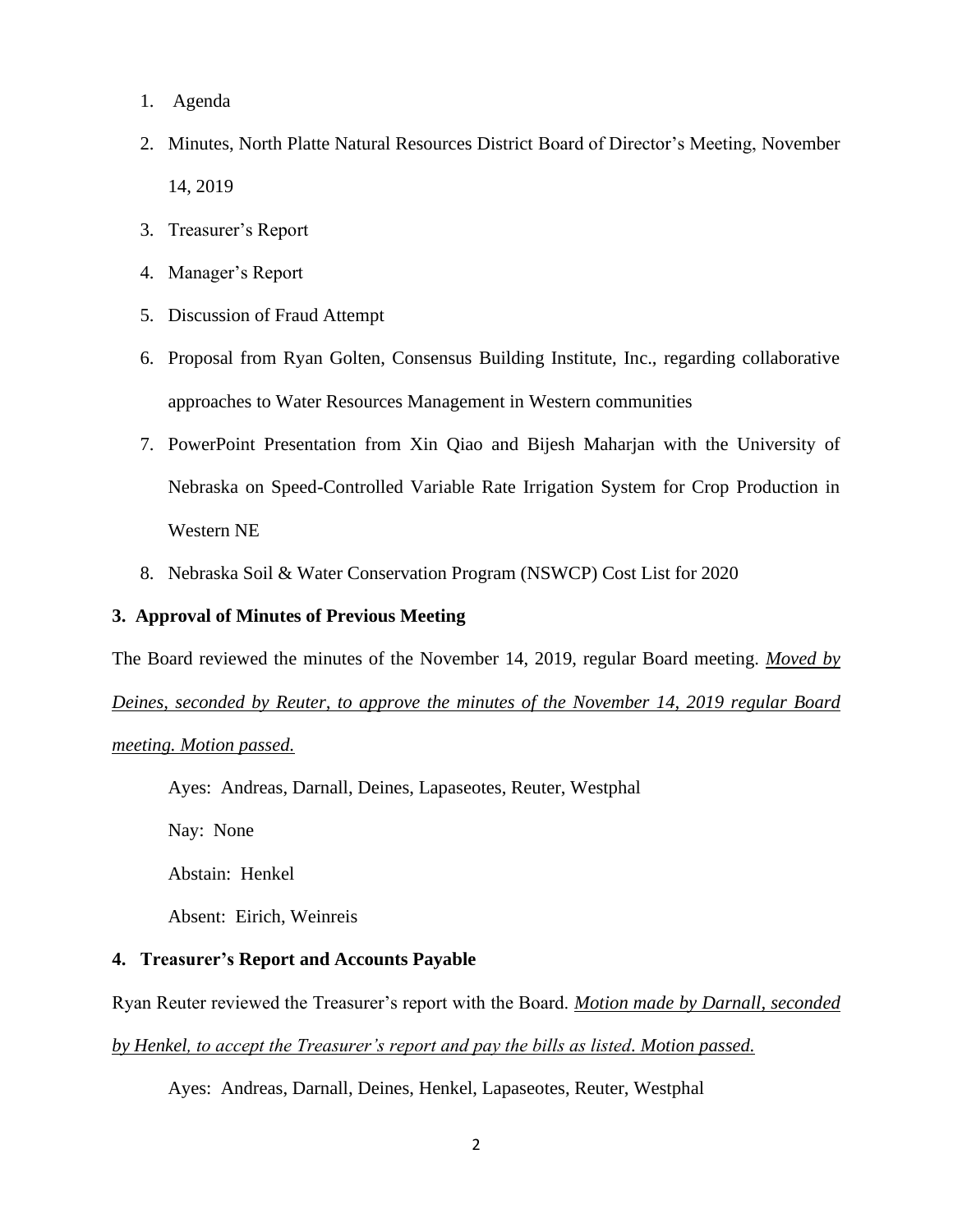Nay: None Abstain: None Absent: Eirich, Weinreis

## **5. Comments from the Public**

None

## **6. Manager's Report**

Berge highlighted the following items from his report:

 $*$  Insurance costs to the District – a state survey that was provided to District staff showed that the District's cost and staff's cost of health and dental insurance, in comparison to other entities in Nebraska, is much higher. This is something that should be discussed in the future.

\* Election Year – We have four (4) Board members who are up for re-election this year. Those Board members are eligible to file for re-election now.

\* Discussion with Hannah Birge from the Nature Conservancy – there is a possibility of collaborating with TNC and the Field to Market consortium on a project regarding water use reduction for feed. Projects typically range between \$375,000 - \$1,000,000.

\* 1099 Information – Landowners who we have done permanent retirements with have received a 1099-S for the full amount of their contract payment versus a 1099-MISC for the installment amount. Those who receive a 1099-S should consult their tax professional regarding this form as there is a form 6252 that should be filed to ensure that income taxes are only paid on the installment amount they received during the tax filing year.

\* Legislative Conference – This year's legislative conference will be held from January 27-29. John Berge and Barb Cross from the District staff and Ryan Reuter of the Board of Directors are all planning on attending. If any other Board members would like to go, please let John know by December 13<sup>th</sup>.

3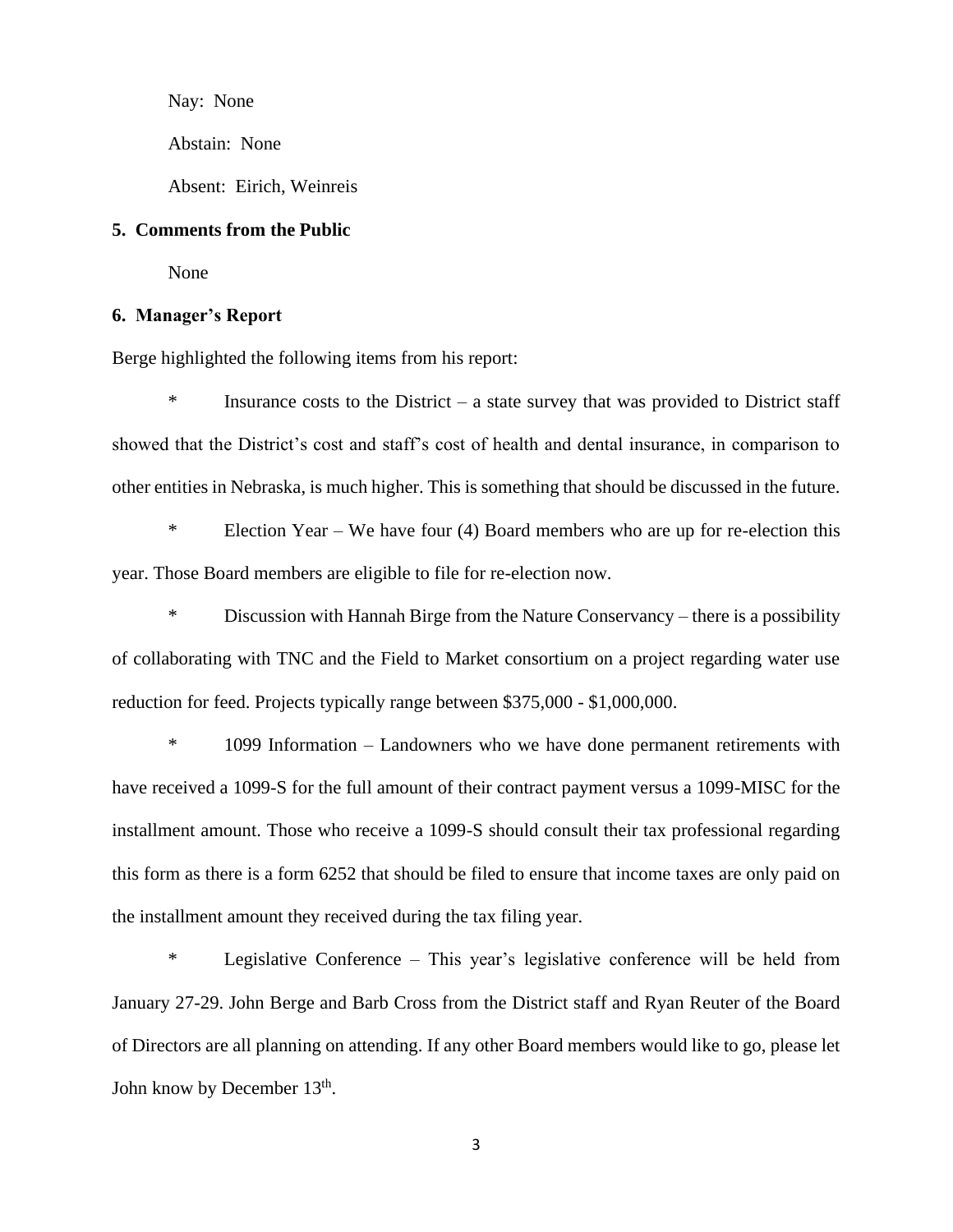\* W-4 changes – this was not a part of the Manager's Report, but John advised the Board that for income tax year 2020, the federal W-4 tax form has changed, and the State of Nebraska has put out a W-4N. The Board members should fill out new W-4 forms for 2020, and forms will be made available at the next Board meeting.

#### **7. Discussion of Attempted Fraud**

John advised the full Board that there was recently an attempt from a third-party to defraud the District of a large amount via email. It is advised that everyone be aware of this issue and be cautious with their emails in the future. District staff will be trained to detect spam and fraudulent emails in the future. The District contacted the Sheriff's office regarding this incident, and they have been provided copies of the emails from this third-party.

# **8. Discussion of Proposal from Consensus Building Institute on 2020 Master Planning Project**

John advised the Board that the District reached out to Ryan Golten of the Consensus Building Institute regarding facilitation of internal meetings for updating the Master Plan. Ms. Golten submitted a bid for \$10,893.00. The District budgeted \$5,000.00 this fiscal year for this project. John would like to pursue this arrangement if we can negotiate with Ms. Golten and possibly obtain grant funding to help with the cost.

# **9. Presentation from Dr. Xin Qiao on Joint NPNRD/UNL Variable Rate (Speed) Irrigation Study**

Xin Qiao provided a presentation to the Board on the VRI study that UNL has been working on. Xin discussed the benefits of VRI and different the different locations of the fields used in the study. Xin provided information on how to determine the problem areas in these fields and how they determine which areas to study. Xin discussed results from this year's study and how the yields differ from the control area to the treated area. Diagrams and graphs were shown to compare